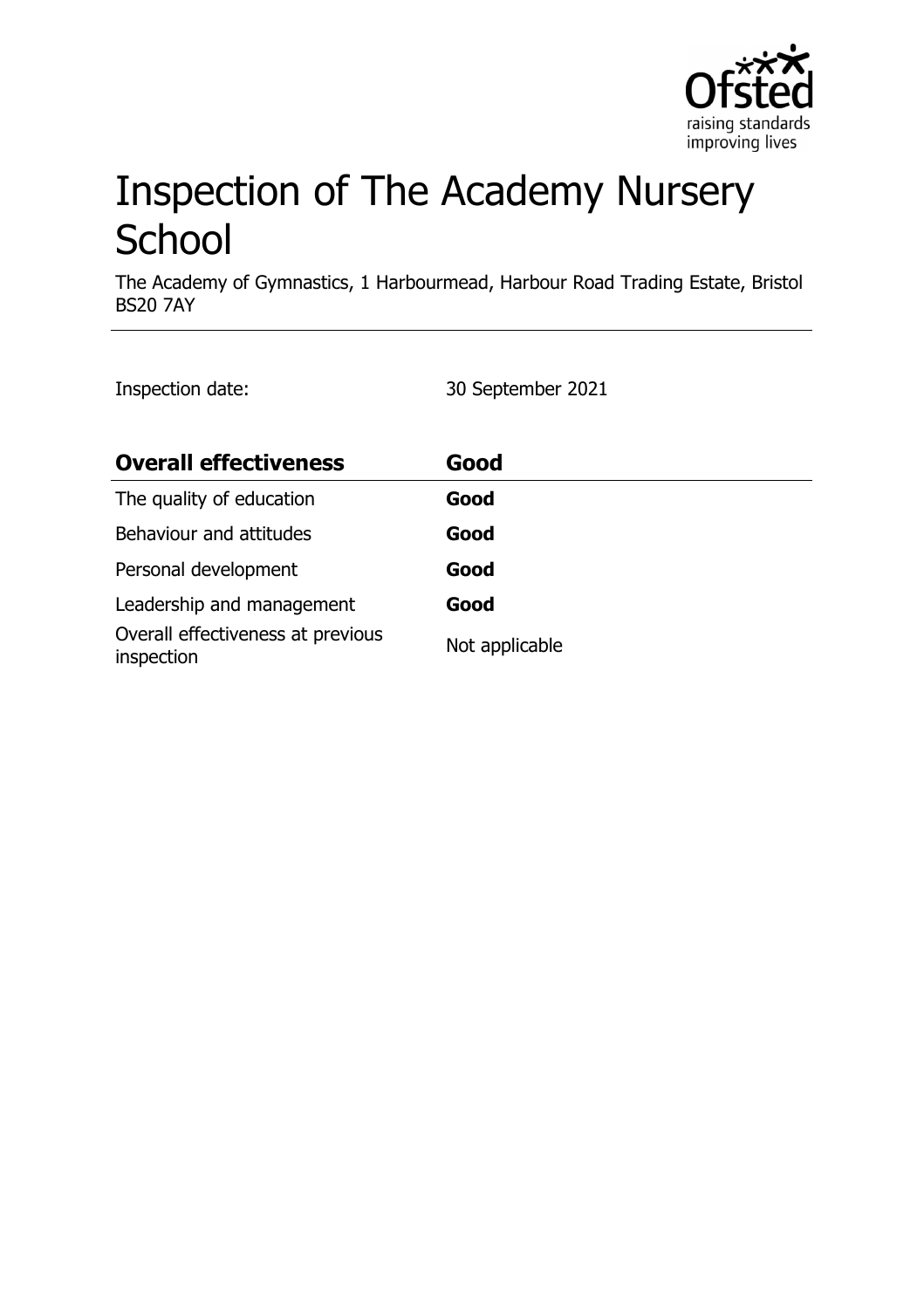

# **What is it like to attend this early years setting?**

## **The provision is good**

Children are very happy and content. They enjoy their nursery experiences, make friends and form close relationships with their peers and the staff caring for them. Children show that they feel safe as they talk happily with their friends. They understand the nursery routines and rules. Children are polite and respectful and they show great kindness and care towards each other.

Staff have high expectations of children and successfully help them to develop the necessary skills for their future learning. Generally, staff support children's learning and development well. For example, the curriculum is tailored to children's individual needs and interests. Staff incorporate mathematics well into a range of everyday activities. This is helping children develop particularly well in this area. Children show an interest in mathematics and have good mathematical skills, such as counting, recognising numbers and matching colours. They remember what they have learned and work out that 'four children' plus 'four more' means that there are eight children in total.

The nursery closed during the first COVID-19 (coronavirus) lockdown. The manager made regular calls to parents of those children not attending to check on their welfare. As a response to the COVID-19 pandemic, leaders reviewed the collection arrangements. Parents now drop children off at the door and staff carry out regular parent meetings via telephone.

## **What does the early years setting do well and what does it need to do better?**

- $\blacksquare$  Parents speak highly of the nursery. They say they are extremely happy with their children's progress and feel that staff really take their time getting to know their children. Parents feel very well informed about their children's learning and welcome ideas on how to support children's learning at home.
- $\blacksquare$  Children play cooperatively and behave well. They learn to respect each other and take part in establishing rules so they learn what is expected of them.
- $\blacksquare$  Staff talk to children throughout their play and encourage good understanding. They have a clear comprehension of how children develop their conversation skills. They use songs to help support children's use of sounds to encourage them to pronounce words. However, on some occasions, the staff do not ask open-ended questions to encourage children to think and fully express their thoughts and ideas.
- $\blacksquare$  Staff do not organise group activities well enough to fully engage every child taking part. These activities are sometimes too long and challenging for the youngest children.
- Children have good levels of independence in their self-care. Older children can put their coats and wellies on. Younger children show a willingness to 'have a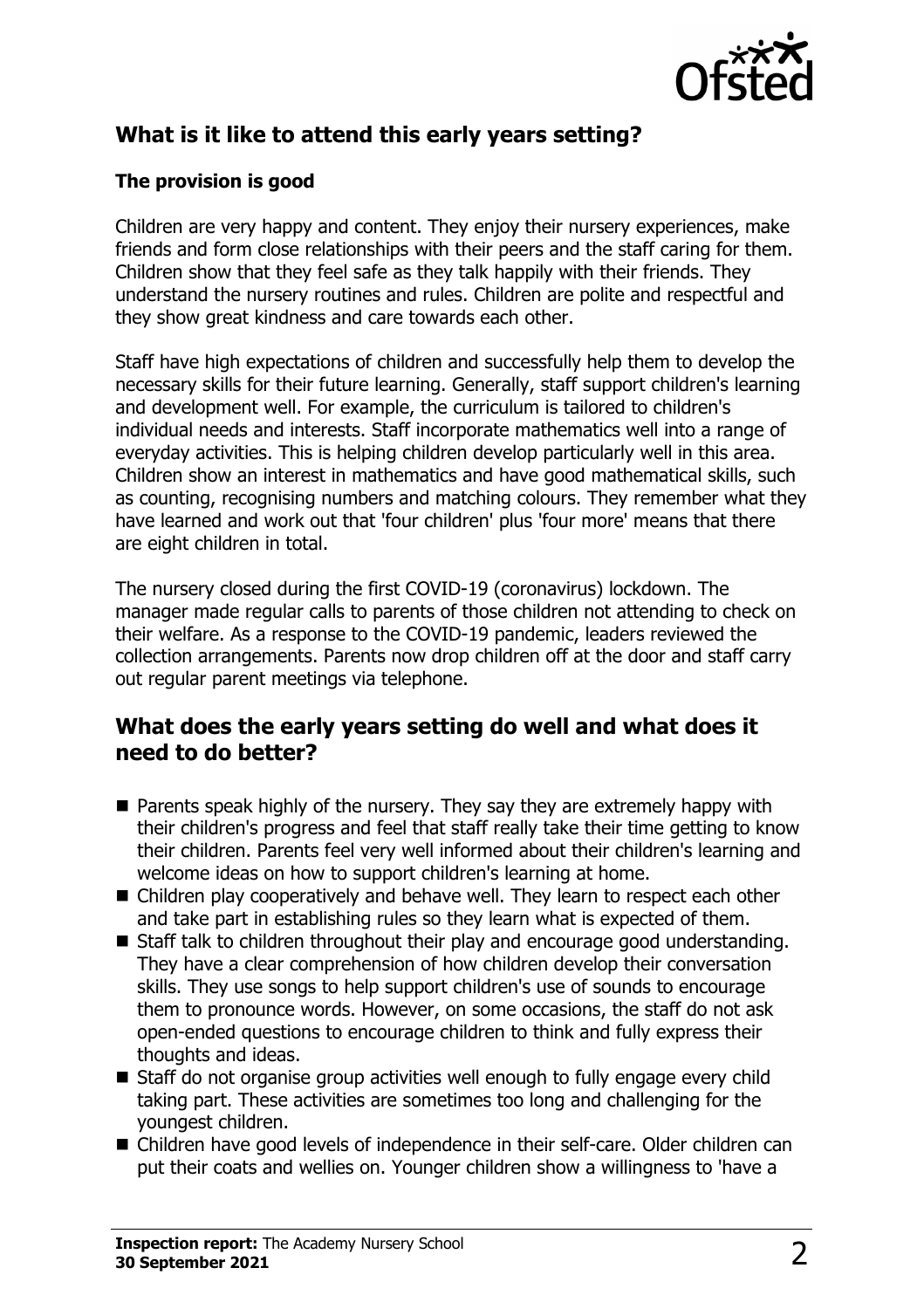

go' and do things for themselves.

- The manager and staff monitor children's progress closely. This enables them to quickly recognise any gaps in development and provide children with individual support to catch up in their learning. All children make good progress.
- $\blacksquare$  Children have good opportunities to develop their physical skills. For example, they dance to music, ride on trikes, skip and jump. They develop a good understanding of the importance of healthy lifestyles. For example, they know that raising their pulse rate through exercise is good for the heart and learn how to make healthy food choices.
- $\blacksquare$  Staff are calm, caring and kind and form good relationships with children. Consequently, children are happy, settled and are confident. Staff continuously offer praise, which helps children build their self-esteem and feel proud of their achievements.
- $\blacksquare$  The dedicated and passionate manager shows a good commitment to the professional development of her team. This plays an integral part in the development of the nursery. The manager places a high priority on the wellbeing of staff. As a result, staff feel valued and enjoy working at the nursery. Children with special educational needs and/or disabilities are supported effectively. Staff consider how additional funding is spent and check that it is making the intended difference for those children.

# **Safeguarding**

The arrangements for safeguarding are effective.

Leaders ensure that staff receive regular training about child protection and safeguarding issues. They follow robust recruitment processes to help to ensure that adults are suitable to work with children. Staff confidently fulfil their role to protect children from harm. They know the possible signs of abuse and what to do should they have any concerns about a child. Staff receive regular updates about wider safeguarding issues, such as the risks of children being exposed to extremist views. Children are well supervised to help keep them safe.

# **What does the setting need to do to improve?**

#### **To further improve the quality of the early years provision, the provider should:**

- $\blacksquare$  extend the ways staff develop children's confidence to talk about their play and learning experiences
- $\blacksquare$  organise group activities more effectively to fully include and engage all those taking part, particularly the youngest children.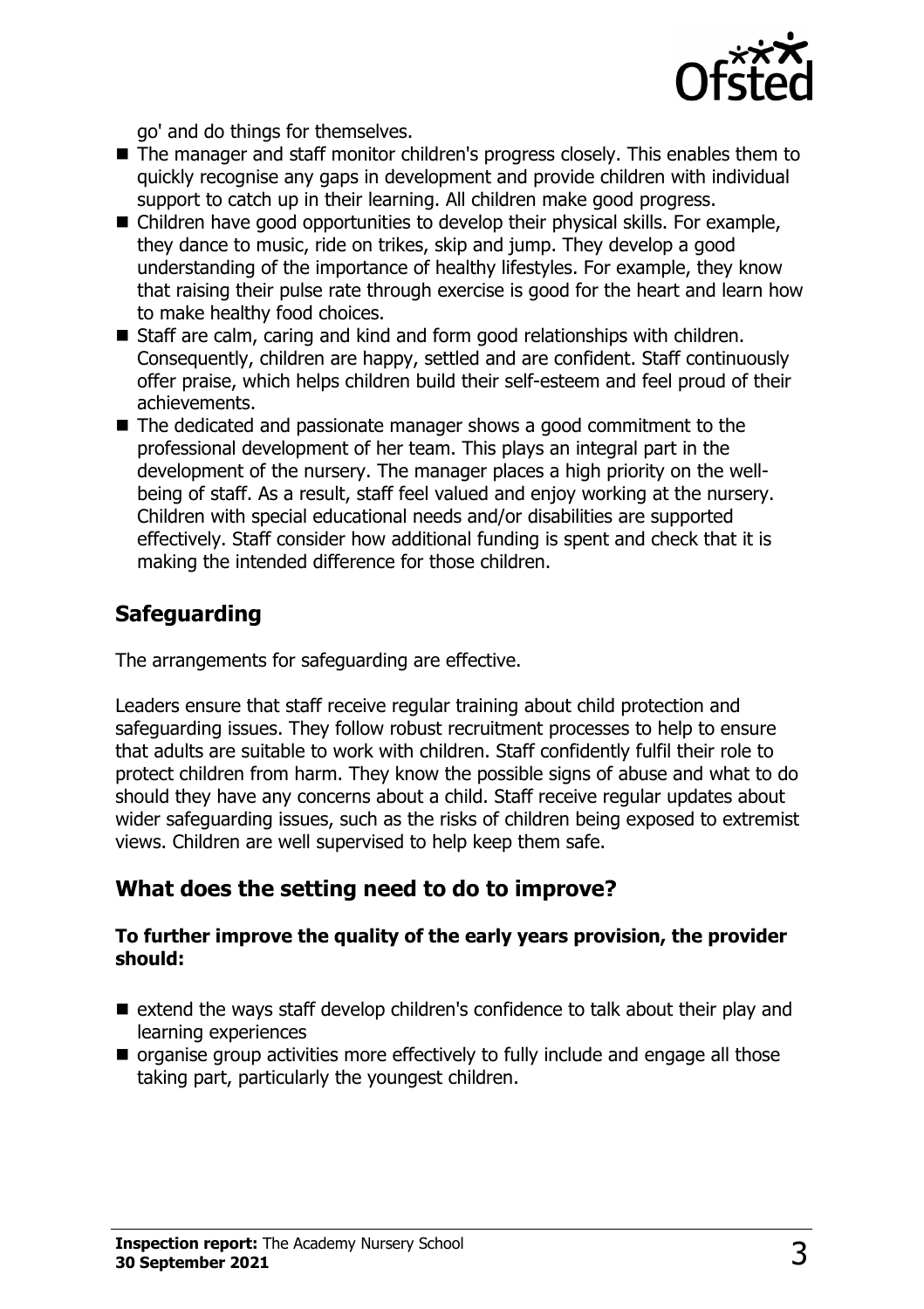

| <b>Setting details</b>                         |                                    |
|------------------------------------------------|------------------------------------|
| Unique reference number                        | EY557024                           |
| Local authority                                | North Somerset                     |
| <b>Inspection number</b>                       | 10190085                           |
| <b>Type of provision</b>                       | Childcare on non-domestic premises |
| <b>Registers</b>                               | Early Years Register               |
| Day care type                                  | Full day care                      |
| Age range of children at time of<br>inspection | $2$ to 4                           |
| <b>Total number of places</b>                  | 30                                 |
| Number of children on roll                     | 40                                 |
| Name of registered person                      | The Academy Nursery School Ltd     |
| Registered person unique<br>reference number   | RP557023                           |
| <b>Telephone number</b>                        | 07557643306                        |
| Date of previous inspection                    | Not applicable                     |

## **Information about this early years setting**

The Academy Nursery School is located in Portishead, North Somerset. It operates from within the Academy of Gymnastics. The nursery school operates Monday to Thursday from 8.00am to 4.30pm, during school term times only. The nursery employs five members of staff, four of whom hold a qualification at level 6 and one who holds an appropriate early years qualification at level 3. The setting offers funded places for two-, three- and four-year-old children.

## **Information about this inspection**

#### **Inspector**

Tracey Cook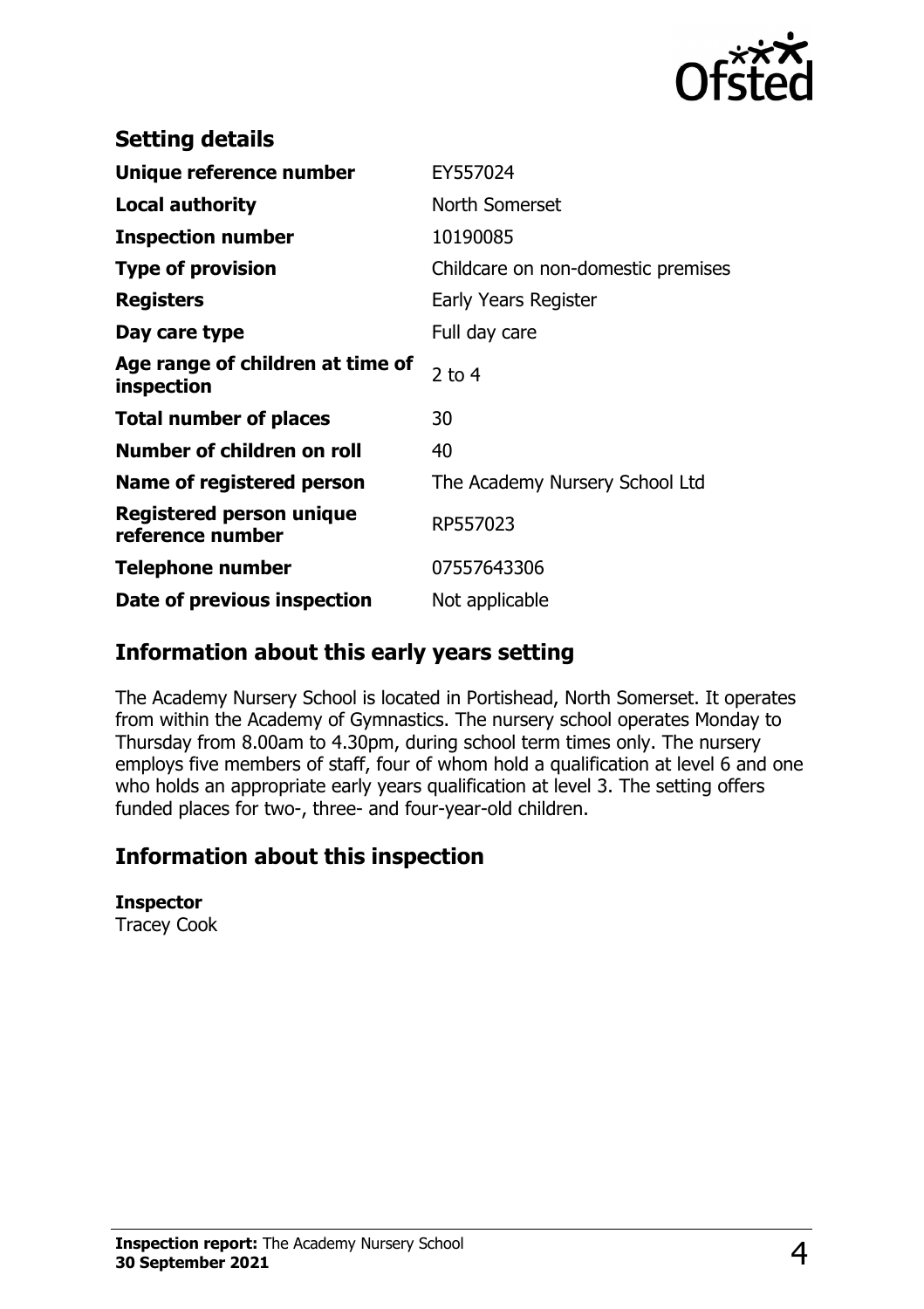

### **Inspection activities**

- $\blacksquare$  This was the first routine inspection the provider received since the COVID-19 (coronavirus) pandemic began. The inspector discussed the impact of the pandemic with the provider and has taken that into account in their evaluation of the provider.
- $\blacksquare$  The inspector observed the staff's interactions with the children indoors and outdoors and assessed the impact these have on children's learning.
- $\blacksquare$  The inspector carried out a joint observation with the deputy manager and discussed the children's progress and achievements.
- $\blacksquare$  The inspector held discussions with the manager, deputy, staff, and children at appropriate times during the inspection.
- The inspector looked at a sample of the nursery's documents. This included evidence of staff suitability and training.
- $\blacksquare$  The inspector took account of the views of parents through feedback sheets and those spoken to on the day.
- $\blacksquare$  The inspector and the manager completed a learning walk across all areas of the nursery to understand how the early years provision and the curriculum are organised.

We carried out this inspection under sections 49 and 50 of the Childcare Act 2006 on the quality and standards of provision that is registered on the Early Years Register. The registered person must ensure that this provision complies with the statutory framework for children's learning, development and care, known as the early years foundation stage.

If you are not happy with the inspection or the report, you can [complain to Ofsted](http://www.gov.uk/complain-ofsted-report).